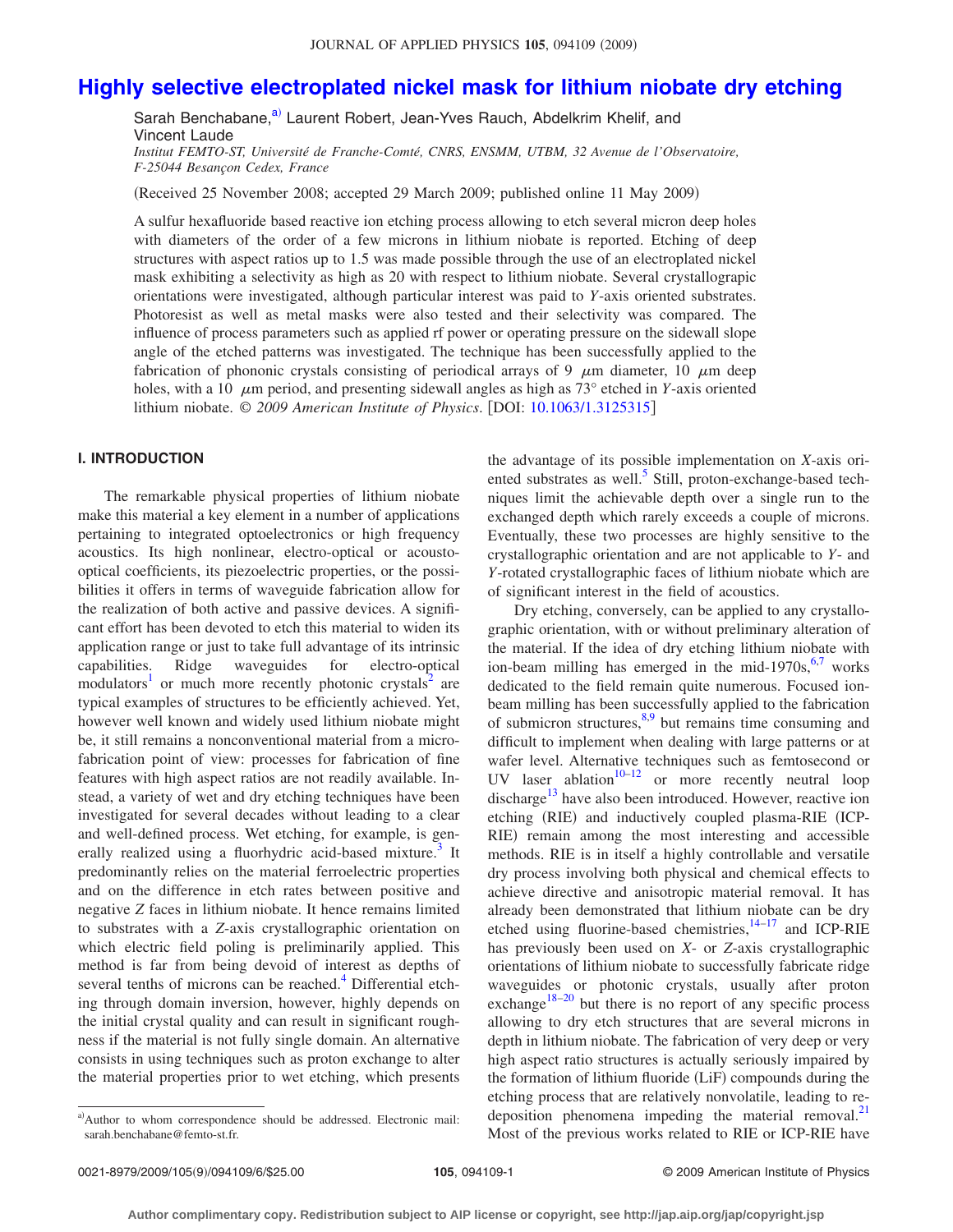reported hole depths less than 5  $\mu$ m, the attainable depth usually being limited by the mask selectivity, that is, by the ratio of the etch rate of the mask to the etch rate of the substrate. Reported mask selectivities usually lie below 10:1. This value is high enough for the fabrication of ridge waveguides or photonic crystals provided that the mask can be made thick enough given the high resolution needed and that the side wall slope angle remains vertical enough. The reported processes, however, cannot be used for the fabrication of microsonic phononic crystals for surface acoustic waves, where lattice parameters are of several microns and where the required diameter over pitch ratio can be as high as  $90\%$ ,<sup>22</sup> generating the need for several micron deep holes while maintaining a high resolution. This last condition, along with the need to work on *Y*- or *Y*-rotated crystallographic faces, calls for the use of dry etching. Because of the required etched depth, the mask selectivity appears like the key issue in the process to be developed.

In this work, we report on a RIE-based technique for etching a few micron-sized holes which are several microns in depth, with aspect ratios larger than 1.5, using an electroplated nickel mask exhibiting a selectivity of 20. The process has been developed in a standard RIE machine. Several crystal orientations have been investigated, although particular interest has been devoted to *Y*-crystallographic orientation of lithium niobate. Pattern sizes in the  $5-15 \mu m$  range were aimed at with aspect ratios exceeding 1, meaning that the obtaining of hole depths larger than  $10 \mu m$  was intended for. The technique is evaluated through the fabrication of square lattice phononic crystals consisting of periodical arrays of 9  $\mu$ m diameter, 10  $\mu$ m deep holes, with a 10  $\mu$ m period.

### **II. MASK SELECTIVITY**

Test patterns consisting of arrays of octogons with diameters varying from 1.2 to 16  $\mu$ m have been used to assess first the mask selectivity, then the RIE process itself on *Y*-axis oriented LiNbO<sub>3</sub> samples. The etching has been performed in a standard RIE machine (Plassys MG 200) allowing for a maximum rf power of 250 W. The process is based on a sulfur hexafluoride  $(SF_6)$  chemistry at relatively low pressure (between 0.15 and 0.2 Pa) with an applied rf power equal to 150 W and a gas flow of 10 SCCM (SCCM denotes cubic centimeter per minute at STP), giving a bias (or autopolarization) voltage around 650 V and resulting in a LiNbO<sub>3</sub> etch rate around 40 nm min<sup>-1</sup>. Three different etching masks have been investigated: a plasma-resistant photoresist Megaposit SPR-220 3.0, commercialized by Rohm and Haas), a sputtered nickel layer, and an electroplated nickel layer. The corresponding process steps are outlined in Fig. [1.](#page-1-0) The plasma-resistant photoresist was directly patterned through UV lithography. The processes resulting in the definition of the two metal masks make use of an image reversal photoresist (MicroChemicals TI 09XR) patterned with different exposure energies to obtain either a negative wall profile to allow for a lift-off process in the sputtered Ni case or vertical sidewalls for Ni electroplating. The results obtained for each run are reported in Table [I.](#page-1-1)

The 3.3  $\mu$ m thick plasma-resistant photoresist film

<span id="page-1-0"></span>

FIG. 1. Process steps for the realization of the three etching masks used. (a) Photoresist mask, (b) sputtered Ni mask, and (c) electroplated Ni mask.

could only survive 30 min in the highly energetic  $SF<sub>6</sub>$ plasma, limiting the attainable depth to 1.2  $\mu$ m. Thermal degradation of the photoresist also occurred, as could be deduced from the resilience to stripping of the residual resist layer. A 10 min long oxygen plasma cleaning was actually necessary to remove it. The SPR220 selectivity is hence pretty low (equal to 0.4) and tests performed with other thin resists based on Novolak resin did not prove any more conclusive.

Metal masks thus appeared like a more promising alternative. Preliminary tests have shown that sputtered chromium or nickel thin films exhibit a selectivity of the order of 10:1 with respect to lithium niobate. A relatively thick de-

<span id="page-1-1"></span>TABLE I. Etching parameters and characteristics of *Y*-axis oriented lithium niobate for different etching masks. In all cases, the operating pressure is 0.2 Pa and the applied rf power is 150 W. The corresponding etch rate for lithium niobate is 40 nm min−1.

| Mask                | <b>Thickness</b><br>$(\mu m)$ | Selectivity | Maximum<br>hole depth<br>$(\mu m)$ |
|---------------------|-------------------------------|-------------|------------------------------------|
| SPR220-3.0          | 3.3                           | 0.4:1       | 1.2                                |
| Sputtered<br>Ni     | 0.8                           | 10:1        | 6                                  |
| Electroplated<br>Ni | 1.0                           | 16:1        | 16                                 |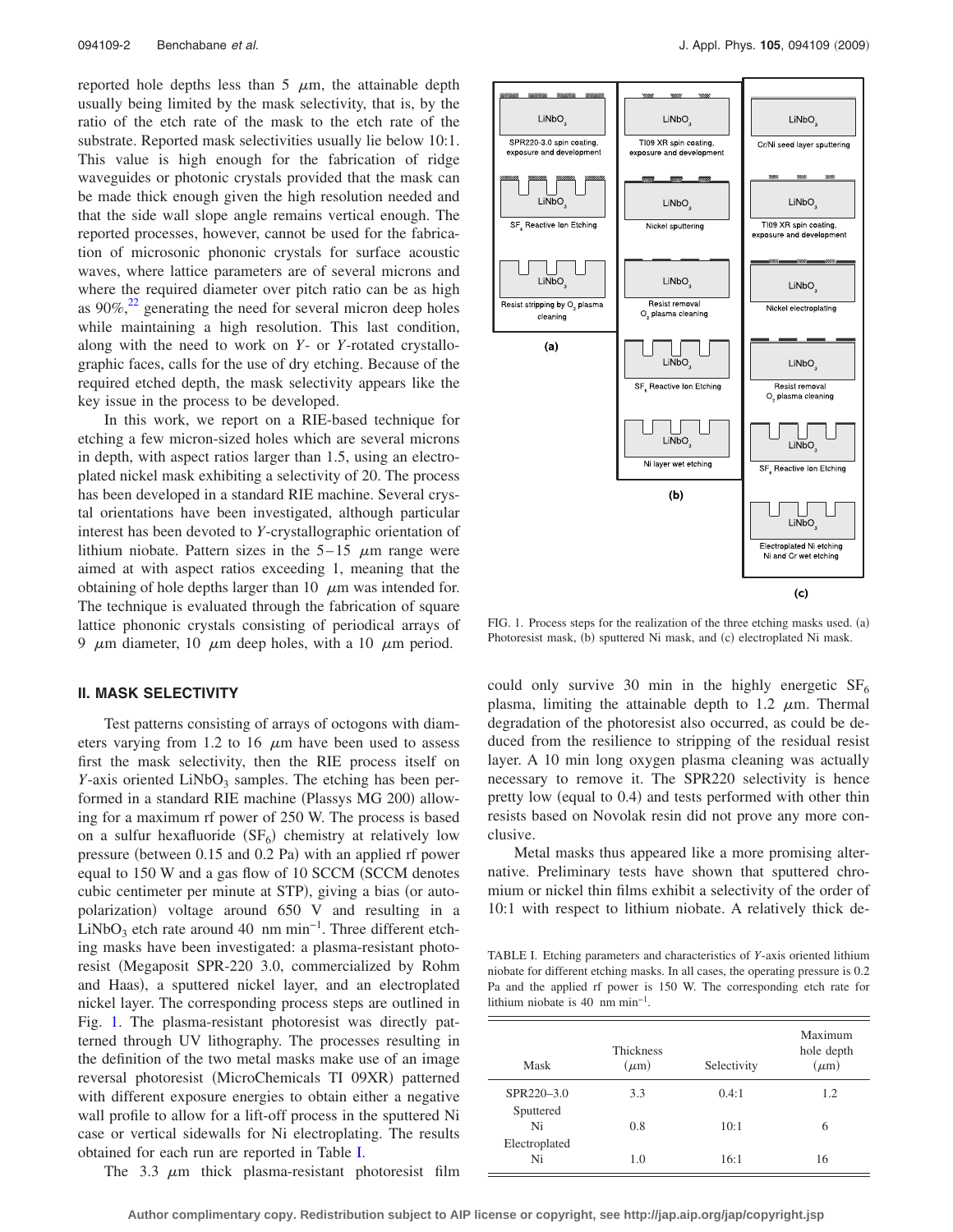<span id="page-2-0"></span>

FIG. 2. SEM photographs of etched lithium niobate using a sputtered nickel layer as the etching mask. The diameters of the holes are  $14 \mu m$  in (a) and  $3 \mu m$  in (b). The etching parameters are as follows: rf power: 150 W; operating pressure: 0.2 Pa.

posited metal layer is then needed to etch several micron deep holes. The layer thickness, however, is limited not only

by sputtering (or evaporation) as a deposition method *per se*, which does not allow for deposition of several micron thick films, but also by the photoresist used to perform the lift-off process. It is indeed necessary to allow for a large enough difference between the photoresist thickness and the deposited metal thickness to be able to achieve a lift-off process: the coated resist layer must remain significantly thicker than the deposited metal layer. In our case, we chose to use a 1.2  $\mu$ m thick image reversal photoresist since a resolution of the order of 1  $\mu$ m was aimed at.

The sputtered metal layer thickness was thus set to 800 nm to comply with the mentioned technological constraints. In any case, sputtering does not allow for deposition of much thicker layers without overheating the substrate. This is prohibitive in the case of lithium niobate that is highly pyroelectric. Scanning electron microscope (SEM) images of one of the etched samples are displayed in Fig. [2.](#page-2-0) In particular, holes with diameters of 14 and 3  $\mu$ m are represented. In both cases, the hole depth is about 6  $\mu$ m for a sidewall slope angle of 65°. This wall profile is partly due to the process itself, and partly linked to a transfer of the initial sidewall slope of the lifted-off layer constituting the metal mask. The main issue encountered here lies in the pattern edge definition, as can be seen on the SEM images. Figure [2](#page-2-0) shows that bulges formed around the etched holes, which was confirmed by surface profile measurements realized using standard profilometry. This has neither been observed when using a photoresist as the etching mask nor in the case of electroplated nickel as will be shown later. We hence believe that this phenomenon is due to a redeposition of the sputtered material around the edge of the holes. The redeposited metal would induce some micromasking of the edges of the holes, locally preventing etching of the lithium niobate substrate and resulting in such a poor pattern edge definition. This edge effect is definitely prohibitive in the case of small diameters. Figure  $2(b)$  $2(b)$  shows that 3  $\mu$ m diameter holes are wholly obstructed, completely preventing  $LiNbO<sub>3</sub>$  etching to occur. Edge definition of larger patterns, like the  $14 \mu m$  diameter hole of Fig.  $2(a)$  $2(a)$ , is also most unsatisfactory. In addition, as the etching process goes along, the sputtered Ni layer obviously gets thinner and thinner and the process duration required for etching hole depths of the order of 10  $\mu$ m generally leads to an almost total depletion of the metallic mask. The thin metal film porosity then results in local and nonuni-

<span id="page-2-1"></span>

FIG. 3. SEM photographs of etched lithium niobate using an electroplated nickel layer as the etching mask. The diameters of the holes are  $6 \mu m$  in (a) and 1  $\mu$ m in (b). The etching parameters are as follows: rf power: 150 W; operating pressure: 0.2 Pa.

form etching of the lithium niobate substrate hence inducing a deterioration of the overall surface state. As far as the selectivity is concerned, the measured value (around 10) is comparable to the maximum selectivity that has been reported in the literature for sputtered or evaporated metal masks with respect to pure lithium niobate (see, e.g., Refs. [18](#page-5-13) and [19](#page-5-17)). This basically means that the etch depth is limited to values below 8  $\mu$ m given the maximum Ni thickness that can be deposited. This limit, combined with the limited mask thickness and the poor pattern edge definition, hence makes it necessary to look for alternative materials.

A solution can then consist in using thicker masks or layers with a different growth morphology. Electroplated nickel is particularly well suited to fulfill these requirements: not only can it be grown as several micron thick films but it also exhibits mechanical properties that differ quite significantly from those of its sputtered or evaporated equivalents. The electroplating process can be very briefly described as follows: a metal layer is grown onto a thin conductive layer through a galvanic process performed in a suitable electrolyte bath (here, nickel sulfamate at 50 $\degree$ C). The growth can be made selective by insulating parts of the substrate with a photoresist, for instance. Electroplating hence allows for a good control of the metal wall profile as this latter directly depends on the photoresist profile used as an insulator. The electroplated metal thickness must then remain lower than the resist thickness to keep the patterns as defined by the lithography process: once again, the targeted resolution is going to limit the maximum electroplated Ni thickness. The process implemented is shown in Fig.  $1(c)$  $1(c)$ . A seed layer made of a 40 nm thick layer of nickel, sputtered atop a 10 nm chromium layer, was first deposited. A negative photoresist layer was then spin coated, exposed, and developed with suitable conditions to achieve a 1.2  $\mu$ m thick film with a vertical wall profile. A 1  $\mu$ m thick Ni layer was then electroplated at a current density of 1.5 A dm<sup>-1</sup> (deposition rate around 13  $\mu$ m h<sup>-1</sup>) before removal of the photoresist using an acetone bath and oxygen-plasma cleaning. We chose not to remove the seed layer prior to the  $LiNbO<sub>3</sub>$  etching process: removing it through wet etching can affect the pattern size and alter the electroplated Ni surface.

The substrate was then etched using the previously mentioned RIE parameters for 3 h, knowing that the first 10 min of the process was devoted to etch the seed layer. Holes with diameter larger than 5  $\mu$ m showed a depth of 6.5  $\mu$ m, as illustrated in Fig.  $3(a)$  $3(a)$  which features holes etched in Y-cut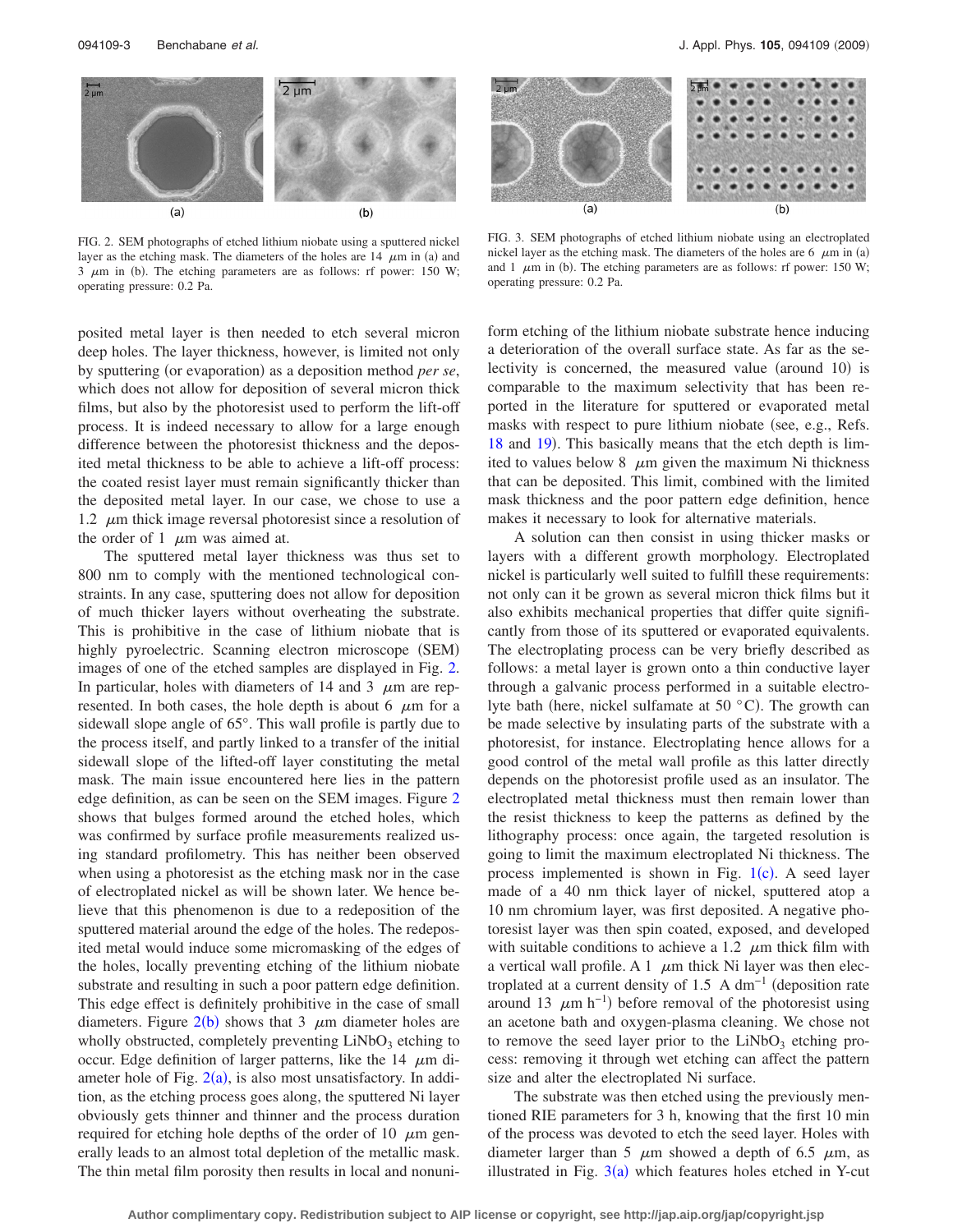<span id="page-3-0"></span>TABLE II. Selectivity of electroplated nickel over lithium niobate and lithium niobate etch rate for selected process parameters.

| rf power<br>(W) | Pressure<br>(Pa) | Selectivity | Etch rate<br>$(nm min-1)$ |
|-----------------|------------------|-------------|---------------------------|
| 150             | 0.2              | 16:1        | 40                        |
| 200             | 0.2              | 20:1        | 50                        |
| 200             | 0.9              | .           | 36                        |
| 200             |                  | 10:1        | 20                        |

lithium niobate before removal of the electroplated Ni mask. The thickness of the remaining mask was high enough to be evaluated even through SEM observation as can be seen in Fig. [3](#page-2-1) and was afterwards measured with a profilometer to be around 600 nm, meaning that the mask selectivity with respect to lithium niobate was around 16. The sidewall slope angle was evaluated to be around 68° through SEM imaging by taking several images at different tilt angles and applying basic trigonometrical formulas. Patterns with diameter of 1  $\mu$ m could as well [b](#page-2-1)e defined, as shown in Fig. 3(b), which is a definite improvement when compared to sputtered Ni masks patterned through UV lithography, although the etched depth has not been measured in this particular case. The electroplated Ni and the remaining seed layers can be etched successively using appropriate etchants. This last mask was then chosen as a basis for the RIE process development.

## **III. INFLUENCE OF THE ETCHING PARAMETERS**

The working pressure and the rf power were then modified to evaluate the influence of these two parameters on the etch rate, mask selectivity, and sidewall slope angle.

The pressure was first maintained at 0.2 Pa and the rf power was varied from 100 to 250 W with 50 W steps. Table [II](#page-3-0) reports on the measured process characteristics. It can be seen, in particular, that the etch rate increases slightly with the applied power and is measured to be around 50 nm min−1 at 200 W versus 40 nm min−1 at 150 W. The selectivity is also affected, as it rises up to 20:1 at 200 W against 16:1 at 150 W. The most relevant result, however, lies in the evolution of the side wall slope angle with the rf power, which is reported in Fig. [4.](#page-3-1) This angle was measured for holes with diameters around 6, 10, and 14  $\mu$ m, respectively. The first observable trend is that the sidewall verticality increases with increasing power, reaching 73° at 200 W and 79° at 250 W. The second one is that, for the same operating pressure and power, the sidewall slope angle decreases with decreasing aperture size as can be seen again in Fig. [4.](#page-3-1) This is clearly a limitation of this RIE process as it shows that the realization of micron or submicron-sized cylindrical patterns will be strongly impeded, as the sidewalls may join before a reasonable hole depth can be reached. SEM images of structures with a 6  $\mu$ m diameter etched at rf powers of 200 and 250 W are displayed in Fig. [5.](#page-3-2) In both cases, the images were taken straight after etching, before removal of the etching mask. The improvement of the sidewall slope angle with the applied rf power is obvious, as can be seen in Fig.  $5(a)$  $5(a)$  showing the result obtained at 250 W, but

<span id="page-3-1"></span>

FIG. 4. Evolution of the sidewall slope angle as a function of applied rf power. The pressure was kept at a constant value of 0.2 Pa.

this, however, happens at the expense of the surface state of both the substrate surface and the bottom of the etched holes. The surface of the sample etched at 200 W remains as smooth as the initial  $LiNbO<sub>3</sub>$  surface as it was checked by surface roughness profilometric measurements.

The operating rf power was thus set to 200 W to set a trade-off between slope angle and etching quality. The pressure was then increased from 0.2 Pa, which is the minimum pressure value at which we could operate, to 0.9 and 6 Pa. Here again, the influence of this parameter on etch rate and electroplated mask selectivity is reported in Table [II.](#page-3-0) The first observed consequence is that the higher the pressure is, the lower the etch rate, as the latter is around 36 nm min−1 at 0.9 Pa and below 20 nm min−1 at 6 Pa. The main issue, however, lies in the decrease in Ni electroplated selectivity with respect to lithium niobate with increasing pressure. This parameter is reduced by a factor over 2 at 6 Pa, ending up being equal to 10 only. Figure  $6(b)$  $6(b)$  shows in addition that the electroplated nickel mask is significantly altered: the Ni surface is much smoother than before etching or after etching at lower pressure values and the mask edges are strongly attacked, resulting in a gradual retractation of the etching mask and leading to a loss in the pattern edge resolution. A slight decrease in the sidewall verticality was also observed, as the angle was found to be around 68° at 6 Pa.

## **IV. DISCUSSION AND APPLICATIONS**

In the light of the presented results, it hence appears, quite unsurprisingly, as this observation agrees well with

<span id="page-3-2"></span>

FIG. 5. SEM photographs of etched lithium niobate using an electroplated nickel layer as the etching mask. The diameter of the holes is  $6 \mu m$ . The operating pressure was 0.2 Pa in both cases while the rf power was set to  $250$  W in (a) and  $200$  W in (b).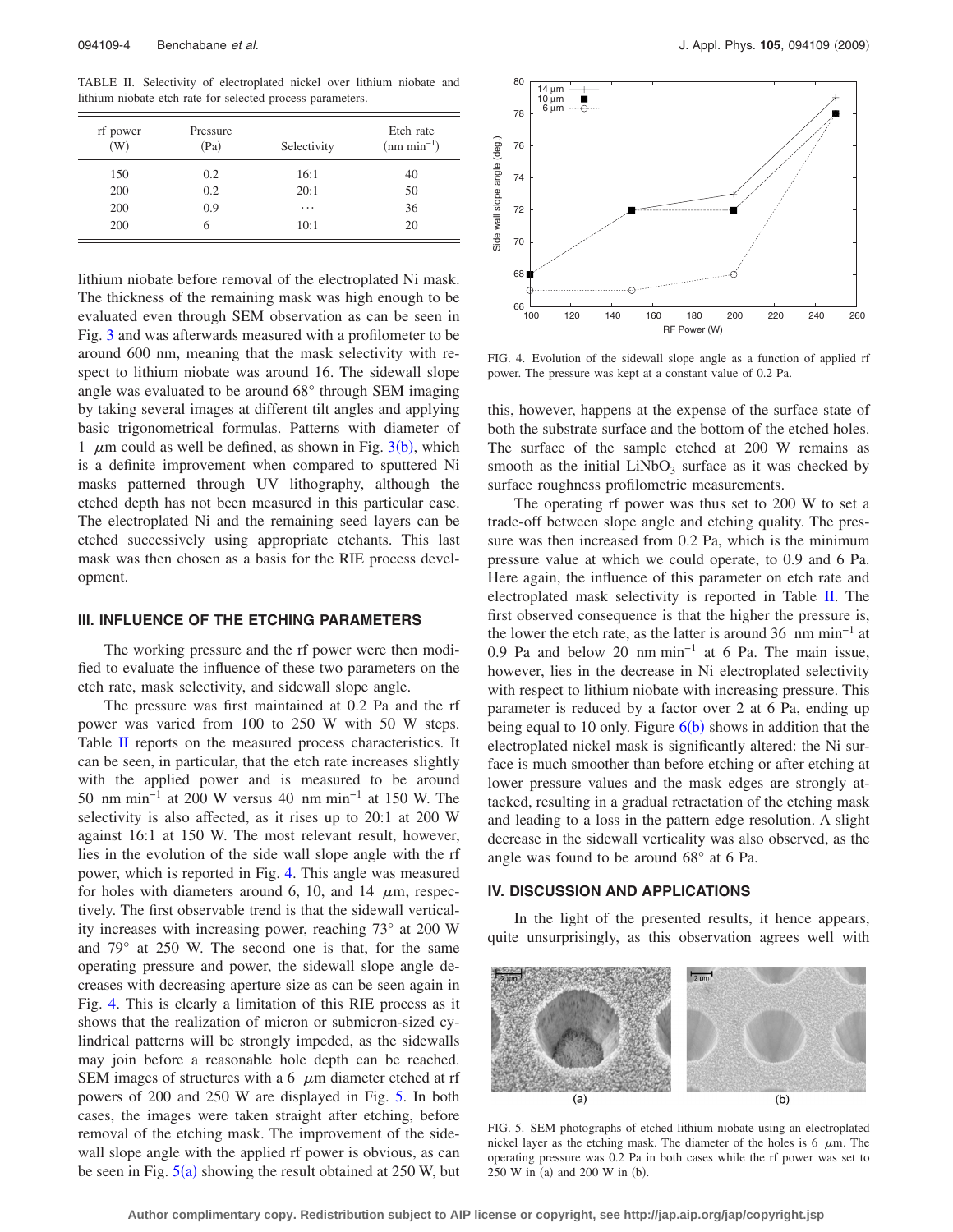<span id="page-4-0"></span>

FIG. 6. SEM photographs of etched lithium niobate using an electroplated nickel layer as the etching mask. The diameter of the holes is  $14 \mu m$ . A 200 W rf power was applied in both cases while the pressure was equal to  $0.2$  Pa in (a) and 6 Pa in (b).

what was previously reported in the literature, that lithium niobate is more efficiently etched using a rather mechanical process. It has indeed been observed that the etch rates decreases when the applied pressure increases, showing that ion bombardment is predominant over chemical etching on this material. The etch rates in a RIE process indeed result from a combination of chemical etching and ion-assisted (mechanical) etching. As a general rule, an increase in pressure leads to a rise of the amount of ionized chemical species in the plasma, which should result in an enhancement of the chemical etch rate. Conversely, it leads to a decrease in the bias voltage. The ion electrostatic attraction toward the substrate is then reduced, which leads to a decrease in the ion energy, hence reducing the ion bombardment. Figure [7](#page-4-1) shows that both sidewall slope angle and etch rate follow a trend defined by the bias voltage which is directly related to the applied power-pressure couple and which is an indirect measurement of the strength of the ion bombardment. This does not necessarily mean that better results could be achieved only by increasing the rf power even further, as material damage is likely to occur, as was shown in Fig.  $5(a)$  $5(a)$ .

Electroplated nickel follows an opposite trend: an increase in the chemical contribution of the process ends up being detrimental to the mask selectivity as shown in Table [II.](#page-3-0) Electroplated nickel masks were proven to exhibit a much higher selectivity than their sputtered metal or photoresist counterparts. Let us here mention that resist degradation during the etching process could be reduced through

<span id="page-4-1"></span>

FIG. 7. Evolution of the etch rate and of the sidewall slope angle as a function of the bias voltage.

back side cooling of the sample which could help improving slightly the resist selectivity with respect to lithium niobate, without in any case allowing for high aspect ratio etching of the latter. The difference in selectivity observed between sputtered and electroplated nickel is probably due to the significant difference in crystalline morphology (size of the columns, roughness, density, Young's modulus, etc.), directly linked to the layer growth process parameters. It can be worth investigating the influence of these parameters (in particular, the influence of the current density) on the electroplated layer physical properties to try to relate them to the layer resilience to etching.

The surface of the substrate and at the bottom of the holes is as smooth as the unetched  $LiNbO<sub>3</sub>$  substrate, which is critical to ensure the propagation of surface acoustic waves, but the sidewall surface roughness is obviously highly dependent on the initial Ni mask contour shape. Electroplating allows to get rid of the defects usually observed in a lift-off process. Nevertheless, the rough columns constituting the material are directly transferred to the sidewalls. This can be of significance when aiming at fabricating ridge waveguides, for instance. It is, however, possible to change the electroplating parameters to grow metal layers exhibiting thinner columns. The influence on the selectivity, however, has to be investigated.

The presented process could also be improved by using the determined parameters as a basis for an ICP-RIE process. In an ICP system, two rf units allow controlling independently the ion density and the ion energy which allows bringing the plasma and density control a step further. This increase in plasma density generally result in better anisotropic etching capability compared to standard RIE along with higher etch rates and lower roughness, whatever the material. It is hence a more interesting alternative than imposing a sheer increase in the applied rf power in a standard capacitive system like a usual RIE machine. The idea would then be to enhance both lithium niobate etch rate and sidewall verticality while preserving the mask selectivity and the surface roughness of the process reported in the present paper.

Therefore, from the results presented in the previous sections, we eventually chose a process making use of a 1  $\mu$ m thick electroplated nickel mask with the following RIE parameters: gas flow of 10 SCCM, operating pressure of 0.2 Pa, rf power of 200 W, and hence bias voltage around 750 V. The etch rate has been measured to be around 50 nm min−1, the selectivity of electroplated Ni with respect to lithium niobate is about 20. If the mask selectivity does not limit the process in terms of achievable depth, the aspect ratio is limited to values around 1.5 by the sidewall slope angle. This latter cannot be attributed to the initial Ni mask as the mask verticality has been checked through SEM imaging, but is directly linked to the process itself. The developed process has been successfully applied to the fabrication of periodical arrays of octogons with a diameter of 9  $\mu$ m and an interhole spacing of 900 nm on Y-cut, Y-128-cut lithium niobate substrates, without any noticeable difference. Similar results have been obtained on *Z*-axis oriented substrates. Figure [8](#page-5-18)(a) shows a SEM image of one of these structures. The hole array exhibits  $10 \times 40$  holes. Here, the free surface of lithium

**Author complimentary copy. Redistribution subject to AIP license or copyright, see http://jap.aip.org/jap/copyright.jsp**